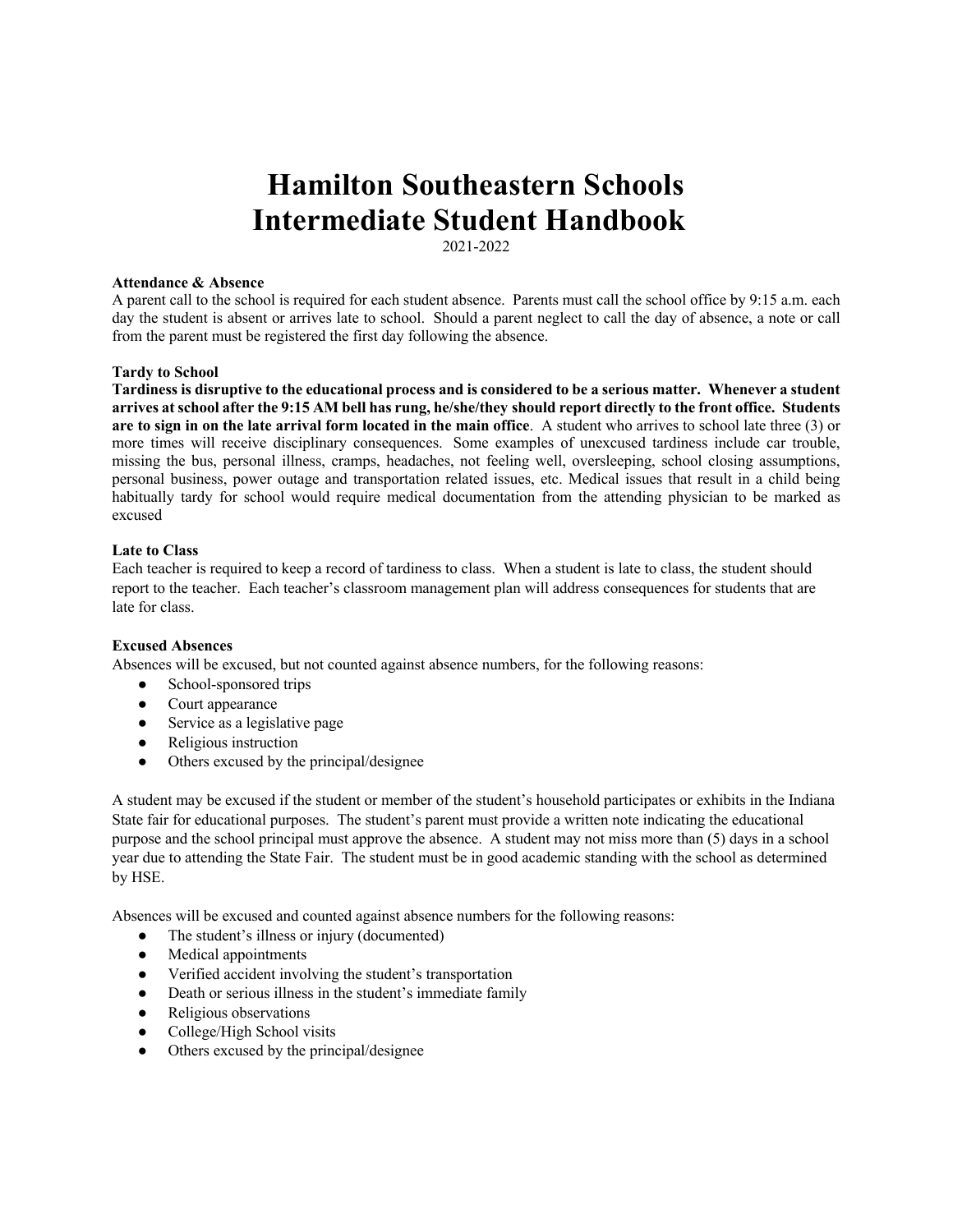**A maximum of eight (8) absences per semester and a maximum of sixteen (16) absences per year will be excused. Further absences will be unexcused unless verified by a doctor's note.**

Students of parents serving in active duty of the military shall have additional excused absences at the discretion of the school principal or designee for visitations relative to leave or deployment.

#### **Unexcused Absences**

Any absence from school for any reason not included as an excused absence is an unexcused absence. Examples would include: car trouble, oversleeping, missing the bus, school closing assumptions, personal business, transportation problems before/after a vacation, truancy, working, administratively determined unexcused absences.

Students may make up missed work. Make-up work will be graded in accordance with the classroom teacher's rules concerning late work. Those rules may not treat work made up due to an unexcused absence differently than work turned in late by a student who was not absent. No student's grade for any grading period may be adversely affected solely because of unexcused absences. Repeated unexcused absences, may, however, warrant appropriate disciplinary action, including action under Indiana's compulsory school attendance laws.

# **Summary of Attendance Information**

- **1. A Parent must call the school by 10:00AM each day the student is absent or if the student will be arriving to school late. There is a 24-hour voice mailbox available.**
- 2. A maximum of eight (8) absences per semester and a maximum of sixteen (16) absences per year will be excused. Further absences will be unexcused unless verified by a doctor's note.
- 3. A student must be present 3 or more hours, in order to be credited for a half day of attendance. A half day of attendance is required for participation, or attendance at, extracurricular activities.

#### **Homework Policy**

Homework is an out-of-school assignment that contributes to the process of educating the student.  It should be an extension of class work and should be related to the objectives of the curriculum presently studied.  Homework may include additional practice exercises, reading of material on a specified subject, in-depth extension of classroom activities, or independent project work related to the subject. Homework will not be worked on during recess.

Homework requirements will differ from grade to grade reflecting the student's age and the subjects involved.  The Board of School Trustees directs the Superintendent or designee to establish homework procedures. 

#### **Make-up Work**

If a student is absent, they should check Canvas, contact teacher or TOR as needed.

#### **Change of Address or Telephone Numbers**

If a parent moves, changes telephone numbers, or experiences a change in employment, these changes must be reported to the school office. 

## **Moving to another School/Withdrawal from School**

Student's Legal Statement: If you are moving to another school during the year, please notify the office and your classroom teacher. To withdraw from school, a parent must notify the school office so that records to be sent to the school where the student is transferring can be completed. All school materials and books must be returned. All fees must be paid before records will be forwarded. Parents or guardians must sign a release form before records can be sent to another school corporation. 

## **Enrollment**

Students' Legal Settlement:  A student may be expelled from school if the student's legal settlement is not in the attendance area of the school corporation where the student is enrolled.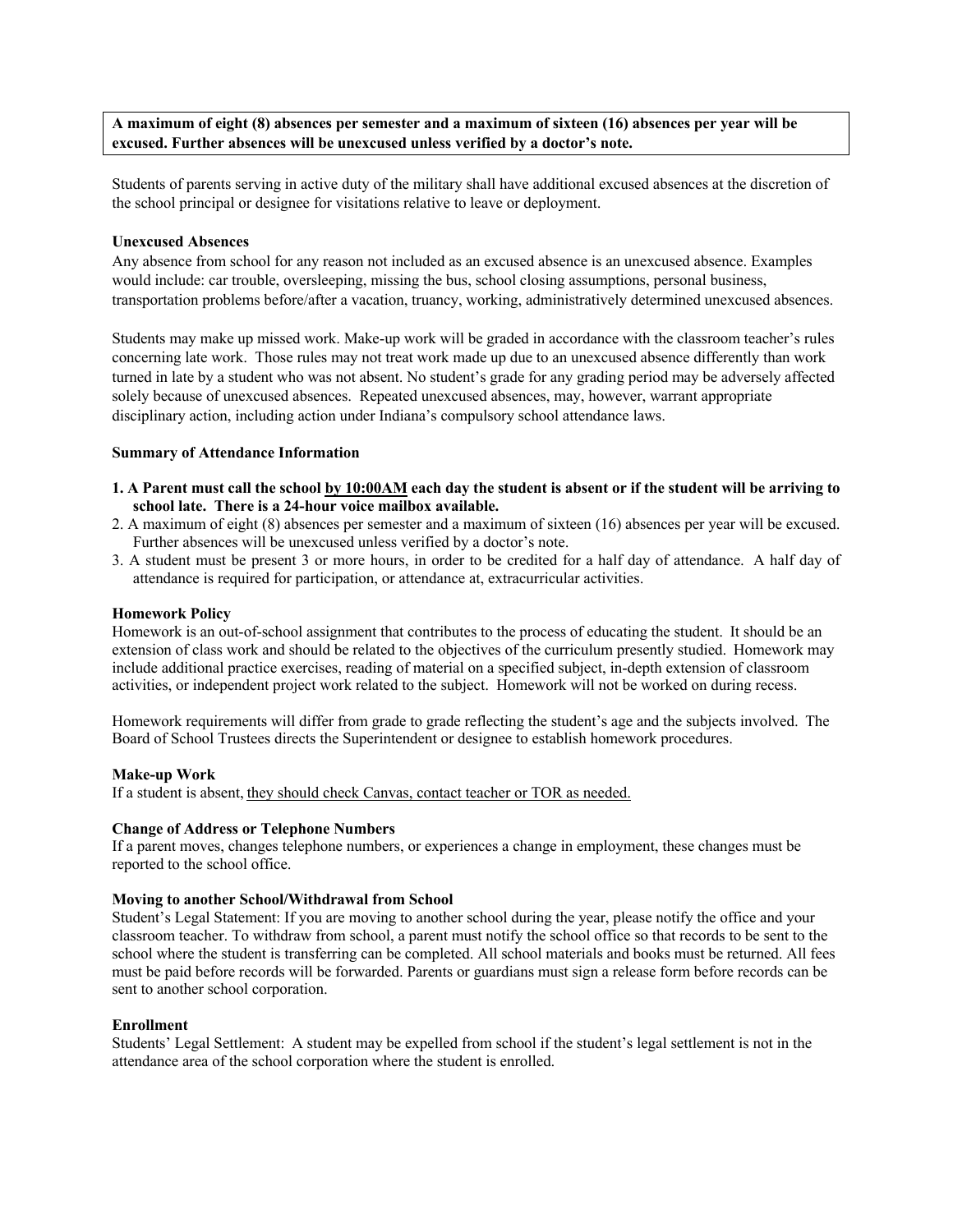## **Student Conduct**

This student code of conduct has been established in accordance with Indiana State Law. The procedures for administering student discipline and due process are provided by Indiana law. The Hamilton Southeastern School Board adopts the Indiana Statutes as the official policy and administrative procedure of Hamilton Southeastern Schools unless applicable federal law requires otherwise. All students are expected to follow all school and classroom procedures.  That action could ultimately result in the student being suspended, expelled, or excluded from the regular school. Indiana law defines grounds for suspension or expulsion as "student misconduct or substantial disobedience". The Indiana Education Code states the school's discipline rules apply when a student is on school grounds before, during, and after school hours, off school grounds at a school activity or function, or traveling to or from school or a school activity or function. It also states that discipline rules are effective during summer school. Another Indiana Education Code authorizes the school board to prohibit unlawful activity by a student on or off school grounds when the activity interferes with school purposes.  The Indiana statute PL224-1987 requires school authorities to inform law enforcement agencies, in writing, when violations involving controlled substances (e.g. drugs) occur within the school environment. 

- 1. Students are to comply with the directives of teachers or other school personnel during any period of time when the student is properly under their supervision.  Failure to do so constitutes insubordination.
- 2. Students are to refrain from violating any rules or expectations that are reasonably necessary in carrying out school purposes or an educational function.
- 3. Students are to engage in no activity that disrupts classroom instruction.
- 4. Students are to refrain from engaging in any conduct or activity forbidden by the laws of Indiana that constitutes an interference with school purposes or an educational function. Urging other students to engage in such conduct is also prohibited.
- 5. Anti-Bullying

(a) Bullying is **prohibited**by HSE Schools. Students who commit any acts of bullying are subject to discipline including but not limited to suspension, expulsion, arrest, and/or prosecution. 

#### (b) Definition:

"Bullying" is defined as overt, unwanted, repeated acts or gestures, including verbal or written communications or images transmitted in any manner (including digitally or electronically); physical acts committed; aggression; or any other behaviors committed by a student or group of students against another student with the intent to harass, ridicule, humiliate, intimidate, or harm the targeted student, creating for the targeted student an objectively hostile school environment that: 

(1) places the targeted student in reasonable fear of harm to his or her person or property; 

(2) has a substantially detrimental effect on the targeted student's physical or mental health; 

(3) has the effect of substantially interfering with the targeted student's academic performance; or  (4) has the effect of substantially interfering with the targeted student's ability to participate in or benefit from the services, activities, or privileges provided by the school.

Bullying does **not**include, and should not be interpreted to impose any burden or sanction on, the following: 

- participating in a religious event;
- acting in an emergency involving the protection of a person or property from an imminent threat of serious bodily injury or substantial danger;
- participating in an activity consisting of the exercise of a student's freedom of speech rights;
- participating in an activity conducted by a nonprofit or governmental entity that provides recreation, education, training, or other care under the supervision of one (1) or more adults;
- participating in an activity undertaken at the prior written direction of the student's parent; or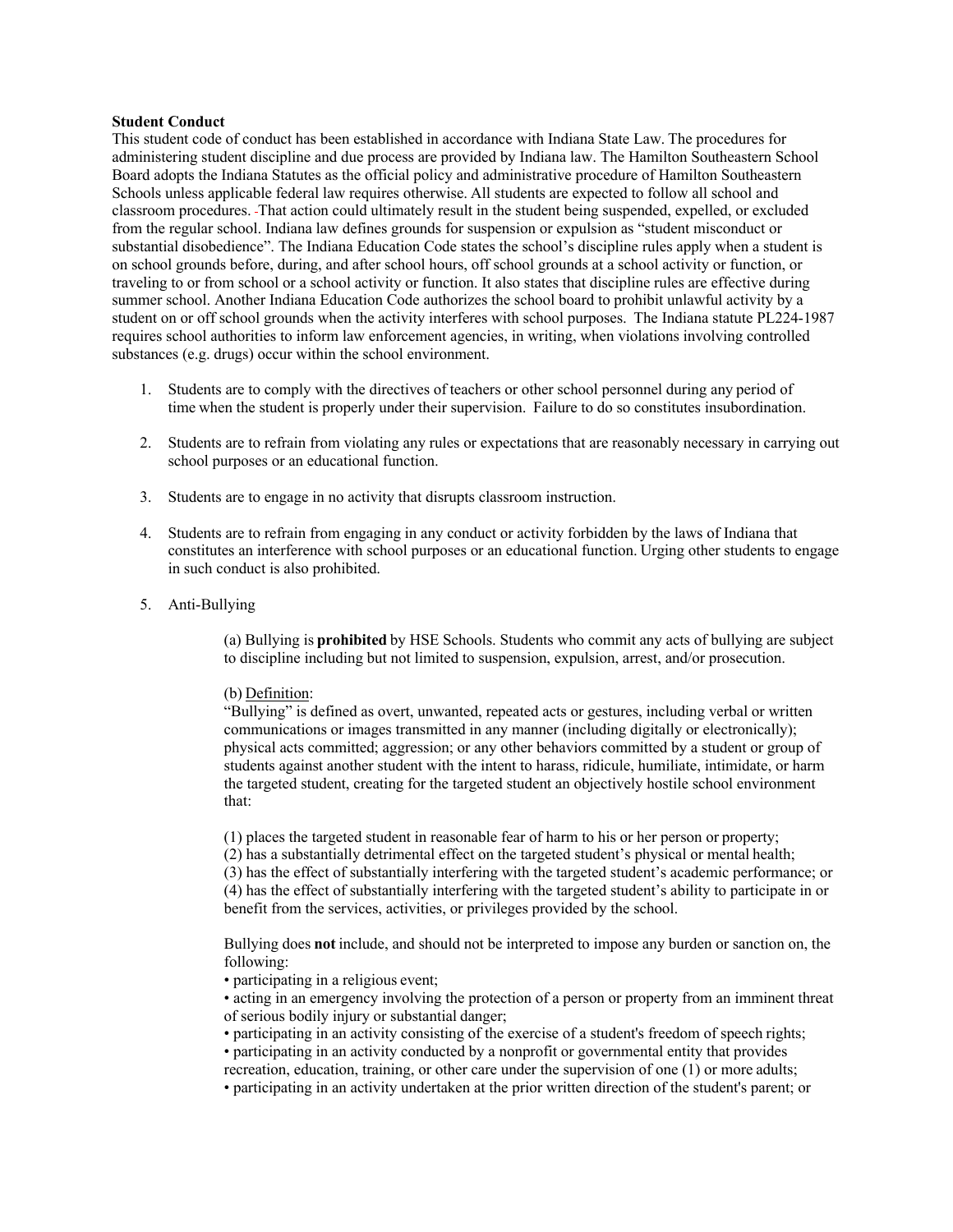• engaging in interstate or international travel from a location outside Indiana to another location outside Indiana. 

(c) Applicability: The HSE Schools prohibits bullying in all forms. This policy may be applied regardless of the physical location in which the bullying behavior occurred, whenever the individual committing the bullying behavior and any of the intended targets of the bullying behavior are students attending a school within the school district and disciplinary action is reasonably necessary to avoid substantial interference with school discipline or prevent an unreasonable threat to the rights of others to a safe and peaceful learning environment. HSE Schools prohibits bullying through the use of data or computer software that is accessed through any computer, computer system, or computer network.

(d) Education: HSE Schools will provide training and/or instruction on anti-bullying prevention and policy to all students in grades 1 through 12, as well as staff, in accordance with Indiana law. 

(e) Reporting: Anyone who believes that a student has possibly been or is the victim of bullying is encouraged to **immediately**report the situation to an appropriate staff member such as a teacher, school counselor, or administrator (including the school district lead administrator). All staff, volunteers, and contracted service providers who observe or receive a report of suspected bullying shall notify a designated school administrator in charge of receiving reports of suspected bullying within the same day. If a staff member does not know who to make a report to, they should report directly to the building principal or school district lead administrator. Bullying reports to the Department of Child Services and/or law enforcement must be made as required by law, such as when a staff member believes that a student is the victim of abuse or neglect. Any person who makes a report of bullying and requests to remain anonymous will not be personally identified as the reporter or complainant to extent permitted by law. HSE Schools will act appropriately to discipline staff members, volunteers, or contracted service providers who receive a report of bullying and fail to initiate or conduct an investigation of a bullying incident and for persons who falsely report an incident of bullying. The school district will act appropriately to discipline students, staff members, visitors, or volunteers who make false reports of bullying.  

(f) Investigation: Once a report of suspected bullying is received by the designated school administrator, an expedited investigation shall follow. The investigation should be facilitated by the designated school administrator or other appropriate school staff. Information relating to the investigation will be gathered using means including, but not limited to witness interviews, request for written witness statements, record identification and review, and an assessment of whether bullying occurred. The investigation will be initiated within one (1) school day of the report to the designated school administrator and will ordinarily be completed within ten (10) school days. 

(g) Intervention/Responses: If a report of suspected bullying is substantiated through an investigation, then the school district shall take appropriate intervention and responses as consistent with policy and procedure. HSE Schools will take prompt and effective steps reasonably calculated to stop the bullying, remedy the bullying, and prevent the bullying from recurring. Interventions and responses include but are not limited to: separating the bully and the target; follow-up school counseling for the target; bullying education for the bully; and prompt disciplinary action against the bully. These steps should not penalize the target of the bullying. Disciplinary actions against the bully may include but are not limited to suspension and expulsion. Also, if the acts of bullying rise to the level of serious criminal offense the matter may be referred to law enforcement. HSE Schools shall inform the parents of all students involved in alleged incidents, and, as appropriate, may discuss the availability of counseling and other intervention services. 

(h) Parental Involvement: Parents are encouraged to be involved in the process of minimizing bullying. Parents should report suspected acts of bullying to an appropriate school official. In addition, parents of students suspected of bullying will be notified with a phone call or through other appropriate means of communication. Conversely, parents of students suspected of being the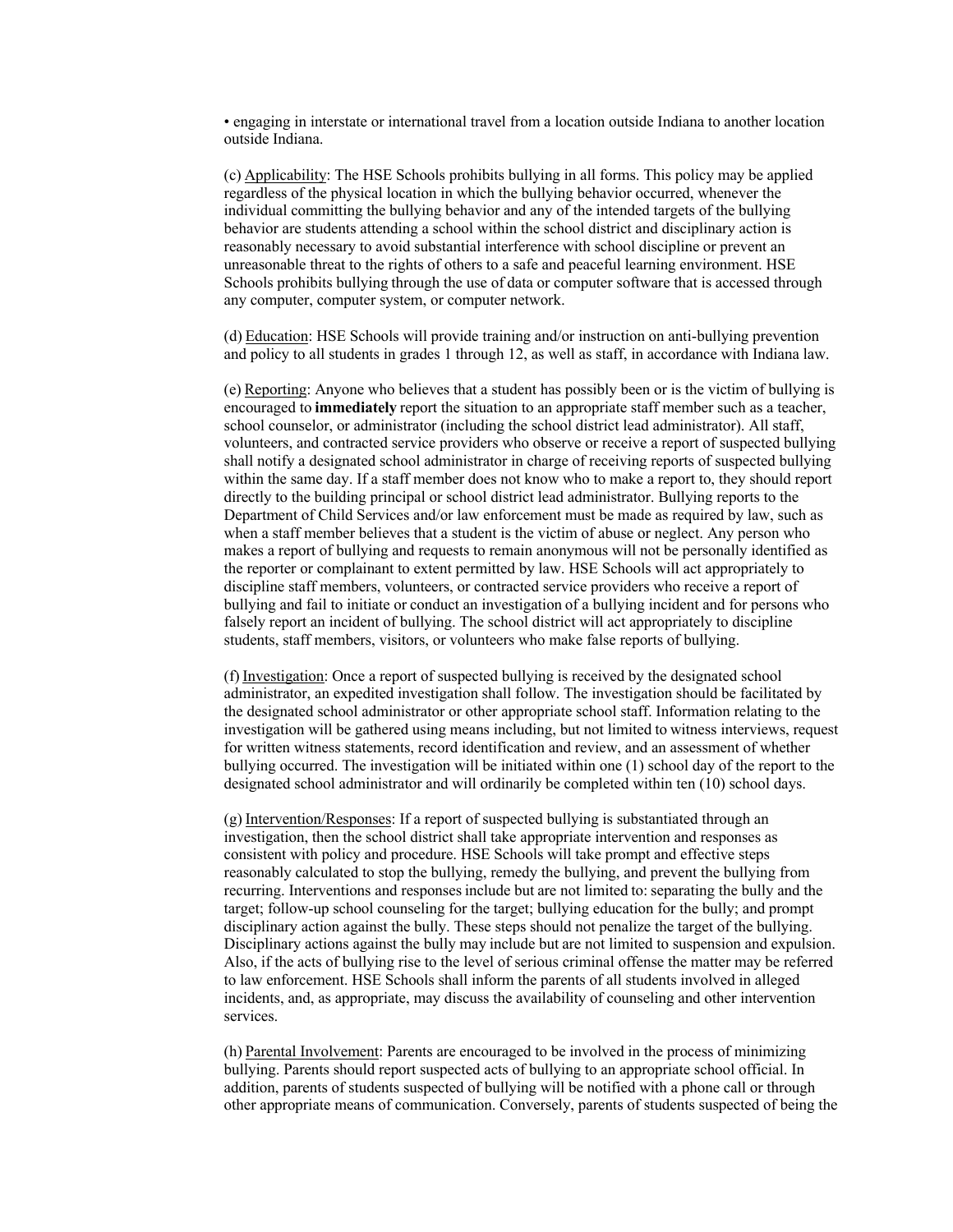target of acts of bullying will also be notified with a phone call or through other means of appropriate communication. Parent notifications will occur in an expedited manner within two (2) school days after the designated school administrator receives the report of suspected bullying. Parents of students who are disciplined for acts of bullying will be involved in the disciplinary process consistent with the law and school district policy. 

(i) Reporting to IDOE: Each school within the school district will record and report to the district lead administrator or his or her designee the frequency of bullying incidents in the following categories: verbal bullying, physical bullying, social/relational bullying, and electronic/written communication bullying (or a combination or two or more of the above categories). The corporation lead administrator or his or her designee shall report the number of bullying incidents by category for each school and the entire corporation for each school term to the Indiana Department of Education by July 1. 

- 6. Students are expected to show respect to all school personnel and fellow students. They are to refrain from fighting or other aggressive or violent acts, including the use of obscene language or gestures. Images or language that create a hostile or intimidating environment based on any protected class or marginalized group.
- 7. Students are to refrain from causing or attempting to cause physical injury or behaving in such a way that could reasonably cause physical injury to any person.
- 8. Students are to refrain from physical conduct of a sexual nature.  This includes public displays of affection which includes, but is not limited to, holding hands, hugging, and/or kissing. Students are to refrain from engaging in sexual harassment that consists of unwelcome sexual advances, or other inappropriate verbal or physical conduct of a sexual nature.
- 9. Students are to refrain from the use, possession, transmission or being under the influence of, harmful drugs, any narcotic drug, hallucinogenic drug, amphetamine, barbiturate, marijuana, alcoholic beverage, non-alcoholic beer, stimulant, caffeine-based drug, or intoxicant of any kind or items purported as such, on school property, at any school sponsored event or traveling to or from a school activity, function or event. Students should not be in possession of drug paraphernalia.  Students are to refrain from misuse of prescription medication.  They are to refrain from possessing or using prescription medication for an unintended purpose or in an unintended manner. Students are to refrain from use of inhalants. Students should not sniff, inhale, or otherwise ingest any substance when it is not the intended use of the substance. Students are to refrain from the possession or use of tobacco or other nicotine delivering devices. Students are to refrain from engaging in the selling of a controlled substance or engaging in an action that constitutes a danger to other students or constitutes an interference with school purposes or an educational function.
- 10. Students are not to use, possess, or transmit dangerous articles such as firearms, knives, pins, cutting tools, BB guns, explosives, destructive devices, fireworks, matches, lighters, or any other objects that can reasonably be considered a weapon or could cause harm to another person or damage school property. Students who have knowledge of these items on school grounds are to report the incident to school personnel. Board policy states that firearms or destructive devices are prohibited on school property.  This does not apply to law enforcement officers performing their official duties.  Under Indiana law, a student bringing a firearm or destructive device to school or on school property or in possession of a firearm or destructive device on school property must be expelled from school for a period of at least one calendar year. Under another Indiana law, a student bringing a deadly weapon, other than a firearm, to school or on school property or in possession of a deadly weapon on school property may be expelled for a period of not more than one calendar year. The Superintendent or designee will immediately notify the appropriate law enforcement agency when a student is expelled under this rule. A firearm is any weapon that is capable of or designed to or that may readily be converted to expel a projectile by means of an explosion.  A destructive device is any device. A complete copy of the Items Prohibited in School Policy can be obtained by contacting the school office.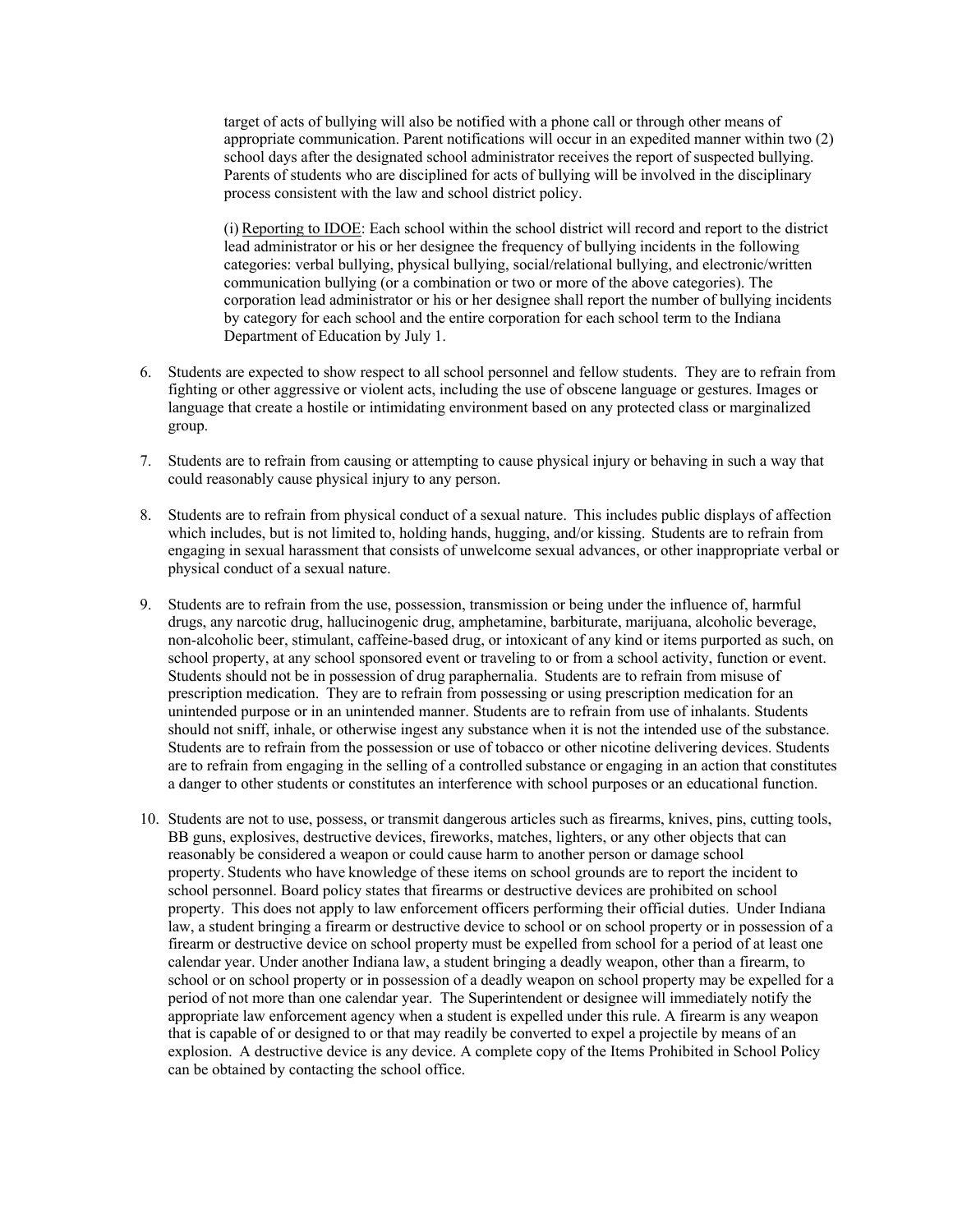- 11. Any behavior or symbolism denoting gang membership or affiliation is not allowed. Related hand signs, handshakes and graffiti are prohibited, as is any recruitment effort.
- 12. Students are not to bring distracting items to school.
- 13. During the school day electronic devices are to be used for educational purposes only (This means students should not use their device during the school day for personal use, including, but not limited to, texting, emailing, or gaming.)  Should a student need to communicate with their parents, it should be done via teacher approval. Schools are not responsible for lost, damaged or stolen cell phones and/or electronic devices. Music devices can only be used on the bus and during after school activities. Music devices and/or electronic devices used or possessed inappropriately during the school day on school grounds including on route to and from school busses will be confiscated and returned before the end of the day and disciplinary consequences will be administered.
- 14. The taking, disseminating, transferring, or sharing of obscene, pornographic, lewd, or otherwise illegal images or photographs, whether by electronic data transfer or otherwise (commonly called texting, sexting, emailing, etc.) may constitute a crime under state and/or federal law. Any person taking, disseminating, transferring, or sharing obscene, pornographic, lewd, or otherwise illegal images or photographs will be subject to the disciplinary procedures of the school district; and reported to law enforcement and/or other appropriate state or federal agencies, which may result in arrest, criminal prosecution, and lifetime inclusion on sexual offender registries.
- 15. Students are not permitted to bring scooters, skateboards, rollerblades, etc. to school. These items are not to be on school grounds at any time.  Shoes with rollers or wheels are not permitted on school property.
- 16. Students are not allowed to sell or trade items at school unless directly related to a class activity supervised by school staff.
- 17. During the school day, food, including candy, is only to be consumed in the cafeteria or under the direct supervision of a staff member. Gum is only allowable with direct approval by a teacher or staff member.
- 18. Students are to refrain from cheating, plagiarism, or any other dishonest means of academic gain.  Students are expected to turn in original work for all school assignments.
- 19. Students are to refrain from stealing or attempting to steal school or private property. Students guilty of theft may be reported to local law enforcement agencies. Students are not to knowingly be in possession of stolen items.
- 20. Students are to refrain from vandalism, which includes causing or attempting to cause damage to school or private property.
- 21. Students are expected to attend all classes and be on time prepared with appropriate materials.
- 22. Students are to only be in supervised areas throughout the school day and during school functions.
- 23. Students can leave school grounds during the school day only with permission of parents and school officials and after signing out in the front office.
- 24. Students are expected to walk, not run, in the building.
- 25. Flowers, balloons or gift deliveries of any kind are not to be sent to students during the school day. Deliveries will not be accepted.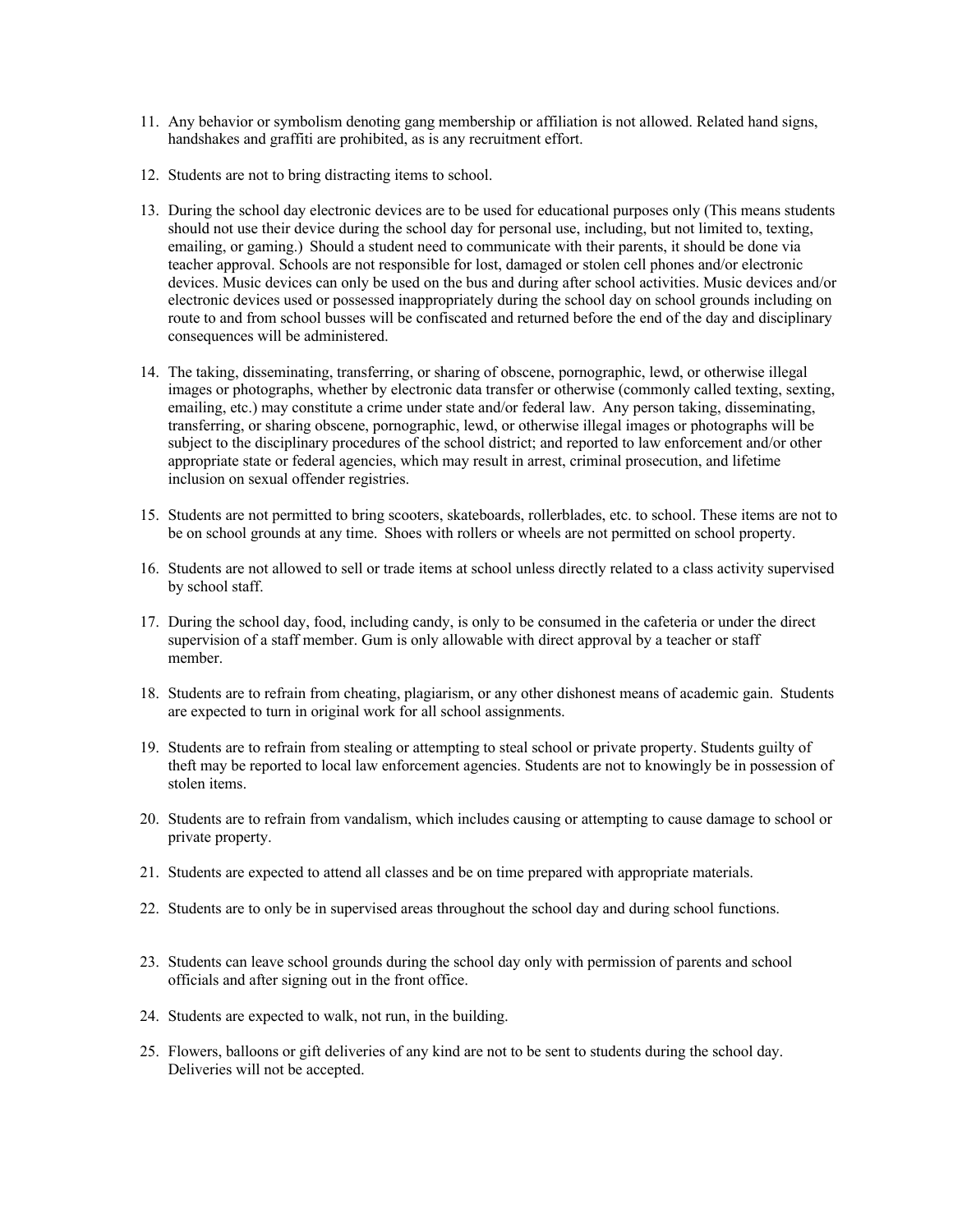- 26. Students are to leave backpacks in lockers after arriving to school.  Backpacks, book bags, or tote bags are not to be carried during the school day.
- 27. In addition to numbers 1 through 27, a student may be suspended or expelled for engaging in unlawful activity on or off school grounds if the unlawful activity may reasonably be considered to be an interference with school purposes or an educational function, or the student's removal is necessary to restore order or protect persons on school property.  This includes any unlawful activity meeting the above criteria which takes place during weekends, holidays, other school breaks, and the summer period when a student may be attending classes or other school functions.

Hamilton Southeastern Schools has adopted a plan for the restraint and seclusion of students.  The plan is available via the HSE website under Board Docs policy J10.00. http://www.boarddocs.com/in/hses/Board.nsf/goto?open&id=8CYJMS4DE57B

**CONSEQUENCES** 

## **Detentions**

Detentions are assignments to supervised study areas usually before school, during lunch, or after school hours. A detention may be from fifteen minutes to three hours, at the discretion of school personnel. Transportation to and/or from the detention must be arranged by the student and parent. Adequate time will be allotted to the student to make these arrangements. If the student is unable to serve the detention on the date assigned, a parent must contact the teacher or administrator who issued the detention. Failure to report may result in further disciplinary action.

# **In-School Reassignment**

In-school reassignment (ISR) is a method of school discipline where the student is placed in the ISR room instead of attending regular classes. Classroom assignments will be provided to the student to complete for full credit. Students placed in ISR remain in that atmosphere from one (1) class period, up to five (5) full days, and are under the direct supervision of an adult aide. If the student becomes uncooperative or fails to follow the rules established for the ISR classroom, suspension out of school will substitute for in-school reassignment. **Students are not allowed to attend or participate in any after school activities on the days they are assigned to ISR.**

## **Suspension**

Suspension is assigned in response to serious rule infractions, refusal to comply with a lesser disciplinary penalty, or chronic misbehavior. During a suspension, the student is in the care of parents and should not be present on school grounds. **The only exception is a pre-arranged authorization by the building principal or his/her designee with the understanding that the parent must escort the student while on school grounds.** Students are expected to make up all work missed during days of suspension. Suspension may be imposed for up to 10 days.

# **Alternative to Suspension / Hamilton County OSS Program**

Students suspended from school may be required to report to the Hamilton County Circuit Court at 8:00 A.M. on the initial day of suspension, and from there be assigned to complete schoolwork at the Hamilton County Juvenile Service Center during each day of suspension. Students will not be allowed to return to school until the assigned days of suspension have been served.

## **Expulsion**

Expulsion is the denial of school attendance to a student for a period in excess of ten (10) days. Students are normally expelled for one (1) or two (2) semesters. Expulsion is recommended for offenses of a serious nature, or for the persistent violation of school rules. Should a student reach this point, the principal or assistant principal will recommend expulsion of the student to the Superintendent of Schools. All suspensions and expulsions are conducted under due process of law.

## **Alternative to Expulsion**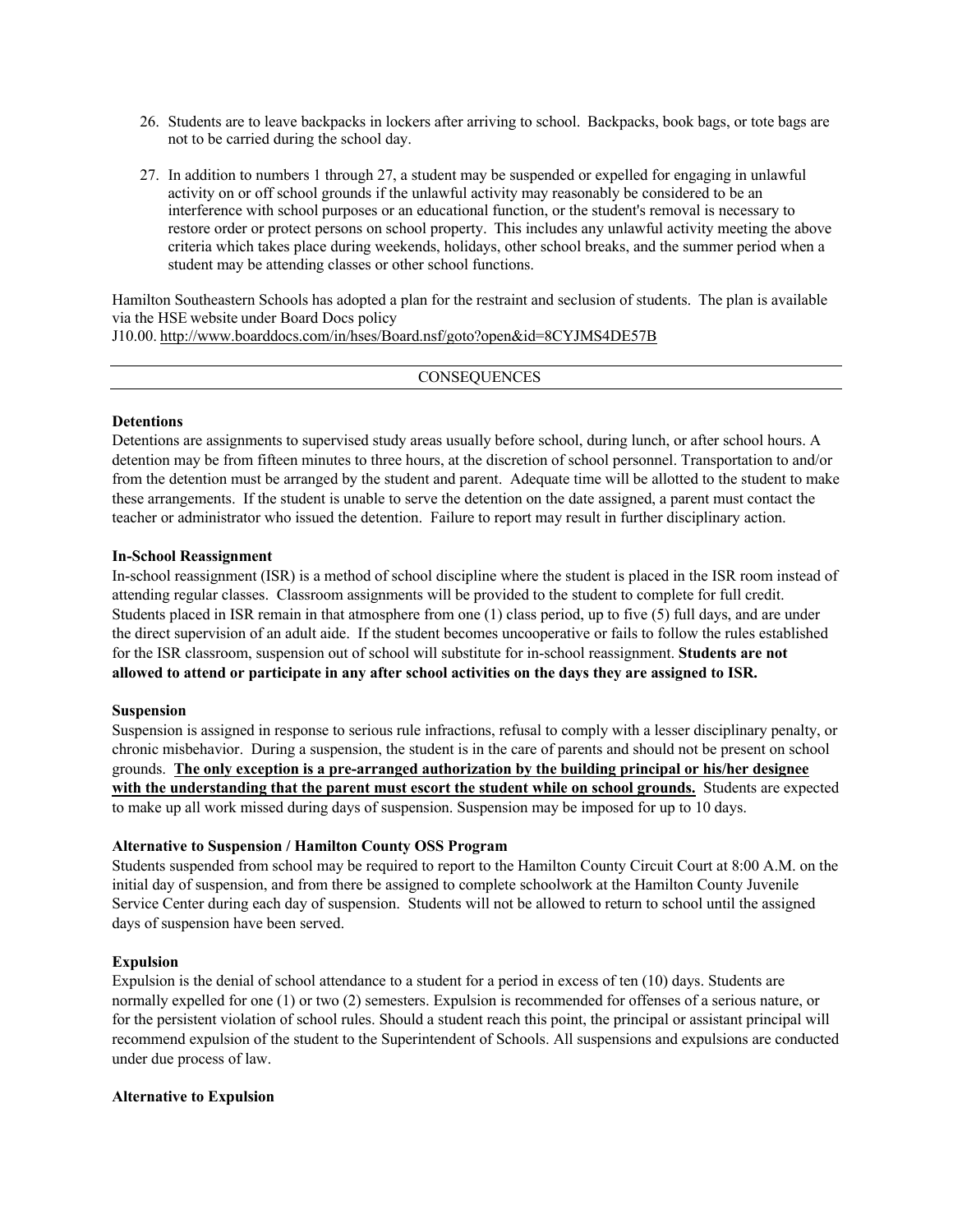Students who have been expelled from school for the possession, use, or transmission to another person, of a controlled substance, alcoholic beverage, or intoxicant of any kind may have their expulsion reviewed and rescinded if the concerned student requests readmission following rehabilitation in an appropriate professional rehabilitation program. The student must also provide certification that he/she is free from drug and alcohol related problems at the present time and present a genuine desire to return to school and to conform and achieve in the school environment.

# **Possession of Firearms**

Possession, use, handling, or transmission of any firearm on school property immediately before, during and immediately after school hours and at any other time when the school is being used by a school group; off school grounds at a school activity, function or event; or traveling to or from a school activity, function or event will result in a one (1) year expulsion from school. A firearm is considered any weapon which will or is designed to or may readily be converted to expel a projectile by action of an explosive. The prosecutor's office will be informed of any violation of this nature.

# **Mandatory Drug Testing**

Administrators have the authority to require a student to submit to a chemical test of the student's breath or urine if the Administration has reasonable suspicion to believe the student, while at school, attending or traveling to and from a school activity, is using or under the influence of alcohol, marijuana, or a controlled substance. Failure to produce a test sample after a reasonable period of time, or the student's willful refusal to submit to the chemical test, or a positive test result will allow the Administration to proceed with appropriate disciplinary action.

## **Tobacco Free Schools**

The Board of School Trustees declares all school buildings and grounds, including athletic facilities to be smokefree environments. Staff, students and members of the public are expected to observe this restriction at all times. Notices will be posted indicating that Hamilton Southeastern Schools buildings and grounds are smoke-free.

## **Student Searches**

The principal or another member of the administrative staff may search the person of a student during a school activity if reasonable grounds for the search exist.

## **Video Surveillance**

The Board of School trustees authorizes the use of video cameras on corporation property to assist in protecting the health, welfare, and safety of all staff, students, and visitors and to safeguard corporation facilities and equipment. Video cameras may be used in locations deemed appropriate by the Superintendent or his/her designee.

Recorded information from these camera ("security videos" ) showing identifiable students will be treated as an "educational record" and will not be produced outside the corporation except pursuant to a subpoena, court order, or release in accordance with the Family Educational Rights and Privacy Act (FERPA", 20 United States Code 1233 (g), 34 CFR Part 99.)

For the purpose of this policy restrooms and locker rooms shall be considered a "private area" of the facility and shall not be equipped with video security equipment. The term "non-private area" shall therefore mean any area on school corporation property not meeting the definition of a "private area".

All speech and conduct in the non-private areas of the school corporation facility is subject to being observed, recorded, preserved, and examined by means of security video equipment. No person will have legitimate expectation of privacy with respect to his or her conduct or speech in the non-private area of a school corporation property.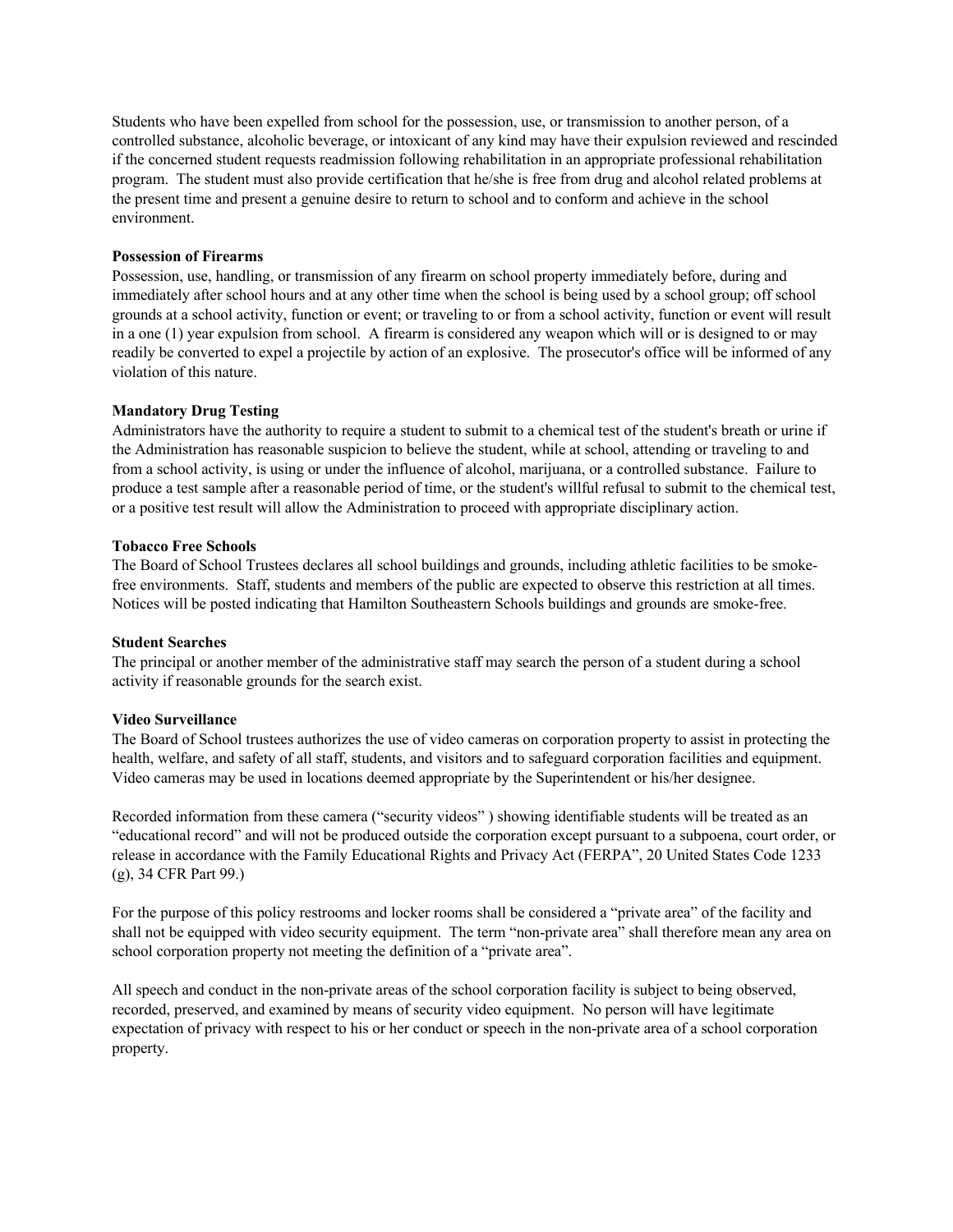By this policy, the Board does not mandate or warrant that every non-private location in every school corporation facility will be equipped with security video equipment, nor that the security video equipment will record specific conduct or expression.

# **Secret Societies/Gang Activity**

Gangs which initiate, advocate, or promote activities which threaten the safety or well-being of persons or properties on school grounds that disrupt the school environment are prohibited. The use of hand signals, graffiti, or the presence of any apparel, jewelry accessory, or manner of grooming which, by virtue of its color, arrangement, trademark, symbol, or any other attribute indicates or implies membership or affiliation with such a group, presents a clear and present danger. This is contrary to the school environment and educational objectives and creates an atmosphere where unlawful acts or violations of school regulations may occur. 

Incidents involving initiations, hazing, intimidation, and/or related activities of such groups which are likely to cause bodily danger, physical harm, or personal degradation or disgrace resulting in physical or mental harm to students are prohibited. 

The Superintendent will establish procedures and regulations to ensure that any student wearing, carrying, or displaying gang paraphernalia, or exhibiting behavior or gestures which symbolize gang membership or causing and/or participating in activities which intimidate or affect the attendance of another student will be subject to disciplinary action. 

# **Criminal Organizations**

Hamilton Southeastern Schools prohibits criminal organizations and criminal organization activity. "Criminal Organization" means a formal or informal group with at least three members that specifically either: 

(1) promotes, sponsors, or assists in; or participates in; 

(2) requires as a condition of membership or continued membership; or 

(3) has as one of its goals; 

the commission of a felony or an act that would be a felony if committed by an adult or the offense of battery.  

For more details, HSE's Criminal Organization Policy is available via the HSE website under Board Docs policy **J05.11**

## **Appearance**

The appearance and dress of any student is the primary responsibility of both the student and the parent. Students are expected to maintain an appearance that is appropriate for school and conducive to the educational atmosphere. Whenever a school official considers a student's appearance to be inappropriate for the educational environment, a conference will be held, and the student will be asked to make a modification.

The following are examples of clothing or items that are considered to be inappropriate:

• Clothing and/or any adornment displaying messages or images not appropriate for school. Examples would be messages containing profanity; sexual innuendo; references to drugs, alcoholic beverages, tobacco products, or violence; or messages that incite hate towards other students or student groups.

• Clothing that is designed to reveal bare midriffs, buttocks, torso, undergarments, or the lack of undergarments. •Brimmed hats or unapproved masks; hooded clothing must be worn with the hood down. Culturally and religious

based head coverings are permitted.

- Heavy and/or long coats.
- Strapless tops; tank-tops must fit tightly under arms.
- Any item that might cause a concern for student safety.
- Unsafe (or lack of) footwear.
- Unapproved face painting, eyewear, costume apparel, spray painted hair, etc.
- Headphones/earbuds in the hallways throughout the day.
- Blankets or pillows.

• Signs, flags, or non-educational items that the school can reasonably forecast will substantially or materially disrupt the school environment.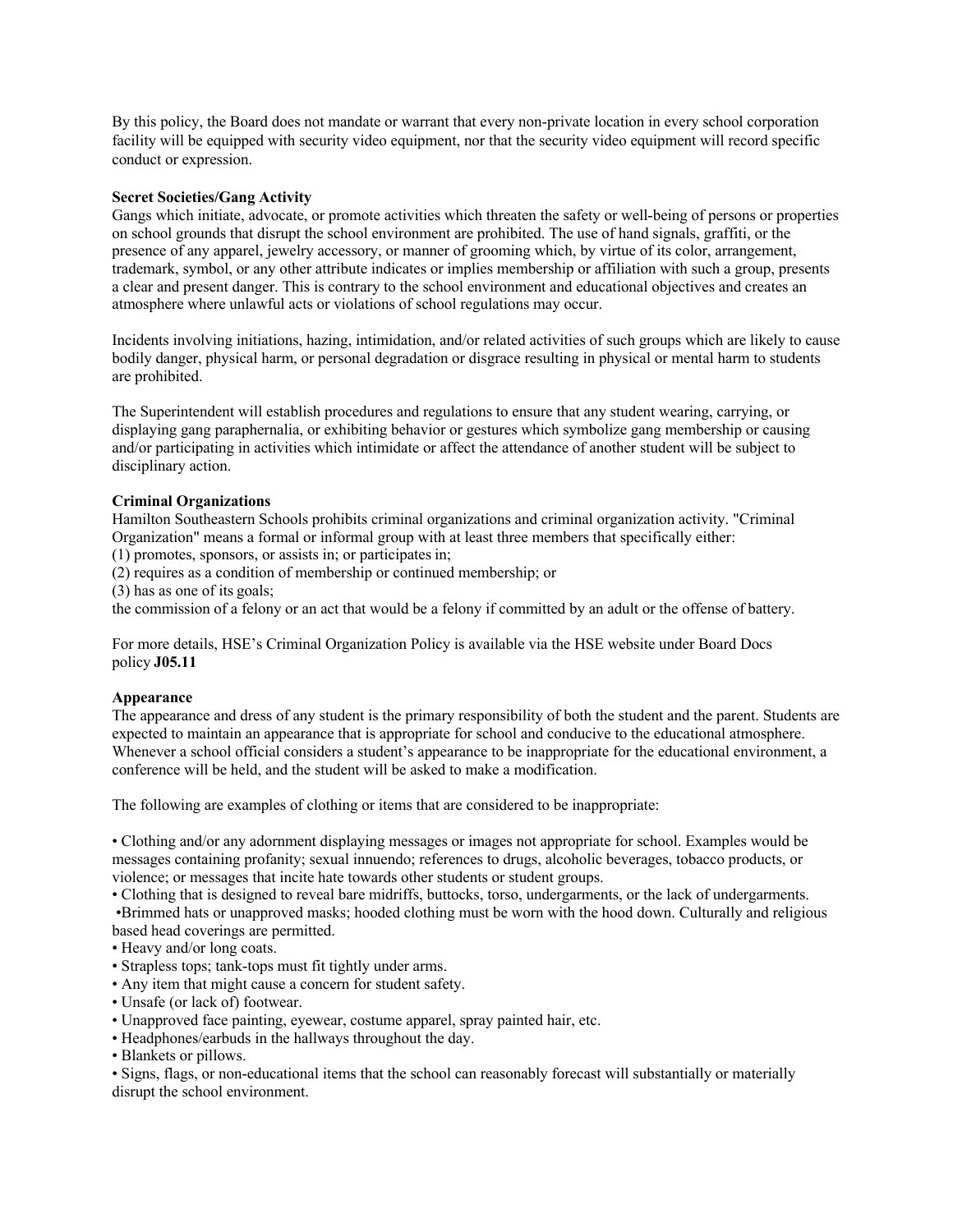Students who violate the dress code may face disciplinary action.

# **Student Services**

# **Counseling Services**

Guidance counseling services are planned to help each student obtain the most out of the school program.  All students are encouraged to use the counseling service regarding any concerns they might have.  Often a counselor helps students with educational program planning, study habits, personal and home concerns, health problems, social questions, career plans, and decision making. Students should feel free to discuss their interests, plans, and concerns with their counselor.  The counselors will also make classroom presentations on topics of interest to all students that will enhance the development of proper school and social growth.  At times during the year, some students may be invited to become members of small groups that meet on a regularly scheduled basis with a counselor.  Students may also be asked to attend individual sessions whenever a counselor feels he/she can be of assistance to the student.  Students may arrange to meet the counselor by completing a request form from the classroom teacher. 

In addition to student counseling services, other counseling department activities include parent-teacher conferences, scheduling of students into classes, standardized testing, and special education program and testing coordination. 

# **Media Center**

The purpose of the media center is to provide a variety of materials and services to assist staff and students in the teaching-learning process.  The media specialist will orient all students on proper media procedures at the start of the school year.  Students will attend the media center for instruction and to check out materials on a regularly scheduled basis.  The media specialist will also be available at other times for individual or group use throughout the school day.  When using the media center during class time, individuals must have a pass from the classroom teacher. 

Students are responsible for all materials checked out of the media center.  Fines are charged for overdue books.  Students must pay the current replacement cost for lost books. 

## **Technology Usage**

The use of any technology resources in Hamilton Southeastern Schools is subject to regulation and monitoring.  Students utilizing corporation-provided computing resources and Internet access must first have the permission of Hamilton Southeastern Schools' professional staff and must work under the supervision of professional staff.  Students utilizing said resources are responsible for good online behavior similar to the good behavior which is expected in a classroom or other area of school. 

Violation of any school rules and corporation policy may result in denial and disciplinary actions.  A student shall not create or otherwise access technology content that: 

- Violates any school rule, including any student discipline rule and any school policy;
- Causes or is likely to cause a substantial and material disruption to the school;
- Is a "true threat";
- Is considered as lewd, vulgar, indecent or plainly offensive;
- Generates a legitimate educational concern; or
- Is considered an unlawful activity.

Details and definition to the above situations are found in HSE Technology Usage Policy I5.3 and Guidelines I5.3.1.  These items can be accessed on our website (www.hse.k12.in.us). 

# **Photographing of Students and Personnel**

Students may not use any audio or video devices to photograph or record the activities of other students or district personnel while on school property or a school-sponsored activity unless authorized in advance by the staff member supervising the activity and with the consent of the individual(s) being recorded. At the time of registration, families may request to opt out of photo and video events.  Students who violate this expectation may face appropriate disciplinary consequences. 

**Clinic/Health Services**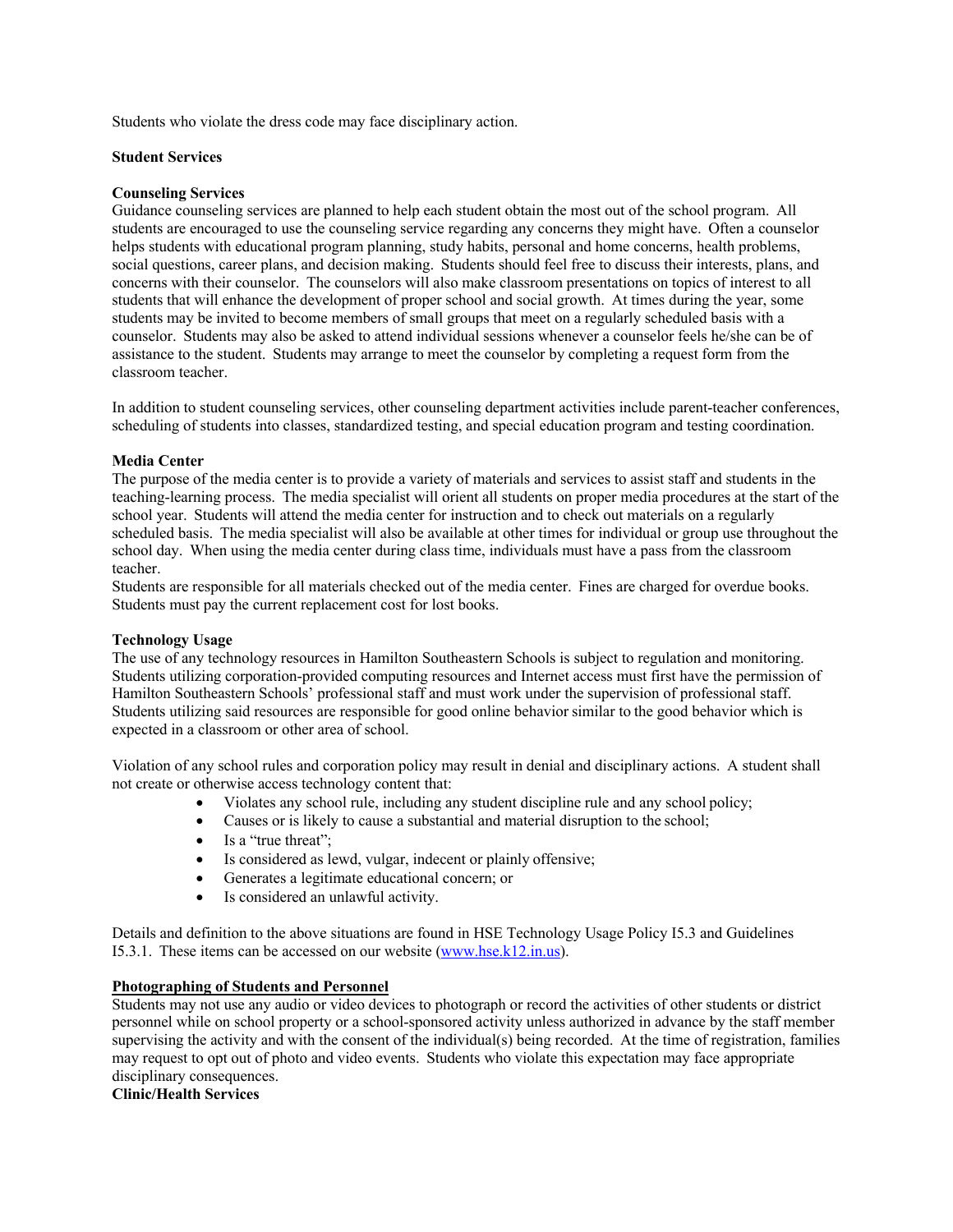Clinic facilities are provided for ill or injured students. Clinic facilities and the service of the clinic staff are not to be abused. If a student visits the clinic too frequently, the parent will be notified.

Students who are sick and wish to contact parents to come get them are to use the phone in the clinic. Using a cell phone to contact parents violates cell phone usage policies. Students may wait for transportation in the clinic for a limited time. Parents should make every effort to see that their child is picked up promptly when called. Students should know how to reach a parent in the event of illness or accident.

After any illness, your child must be symptom free for 24 hours before they can return to school. Symptom free would include fever, vomiting and diarrhea. Children with a temperature over 100° are to be excluded from school for 24 hours.

To report to the clinic, a student must obtain a hall pass from his/her current teacher.

## **Insurance**

Hamilton Southeastern Schools do not insure students for personal injury or for loss or damage to their property. Each family should obtain its own insurance to cover such risks.

# **Walking or Bicycling to/from school**

Students may walk or ride their bike to and from school only when accompanied by a parent or guardian.

# **Student Sales/Food Fundraisers**

Sale of non-commercial, unpackaged "homemade" food items is prohibited due to food safety and sanitation regulations. Only commercially prepared food items not offered in the cafeteria may be sold to students as fundraisers. The fundraisers involving food items may not be sold during the time the cafeteria is in operation. 

# **Parent Organization**

The **PTO** is the school's parent support group. The PTO is an extremely active organization. Activities include social activities for students including dances, fundraising, teacher appreciation and other activities that help to support our students. Meetings are held on a monthly basis.

## **Student Lockers**

All lockers made available for student use on the school premises are the property of the school corporation.  These are made available for student use in the storing of school supplies and personal items necessary for use at school.  The lockers are not to be used to store items which cause or can reasonably be foreseen to cause an interference with school purposes or an educational function which are forbidden by state law or school rules. 

The student's use of the locker does not diminish the school corporation's ownership or control of the locker.  The school corporation retains the right to inspect the locker and its contents to ensure it is being used in accordance with its intended purpose, to eliminate fire and other hazards, to maintain sanitary conditions, to attempt to locate lost or stolen material, and to prevent use of the locker to store prohibited or dangerous materials such as weapons, illegal drugs, or alcohol. 

All lockers and other storage areas provided for student use on school premises remain the property of the school corporation.  They are subject to inspection, access for maintenance, and search pursuant to this section.  No student shall lock or otherwise impede access to any locker except with a lock provided by or approved by the principal of the school in which the locker is located.  Unapproved locks shall be removed and destroyed. 

The principal, another member of the administrative staff, or a teacher may search a desk, locker, or other storage area on school premises when the person conducting the search has reasonable cause for a search. 

The principal, or another member of the administrative staff acting under the direction of the principal, may search a student during a school activity if a reasonable cause for search exists. 

Students will be assigned individual lockers for storing school-related materials and belongings.  The locker combination will be issued to each student.  The following guidelines should be followed by students concerning lockers: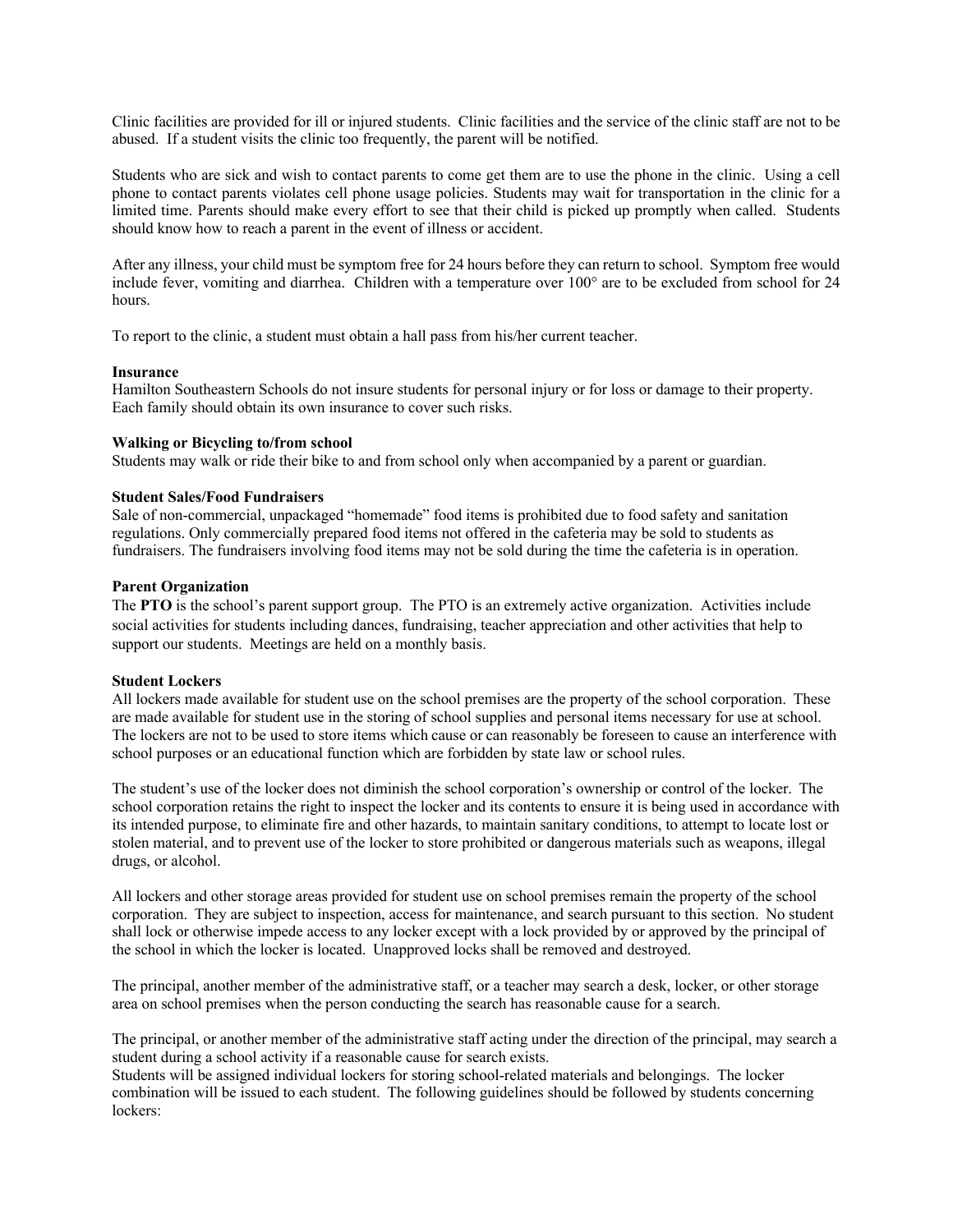- 1) Each student should memorize the combination.
- 2) No student is to disclose the combination to another student.
- 3) Each student should keep the locker locked to ensure the security of property.  The school is not responsible for items lost or stolen.
- 4) A student should not have access to another student's locker.
- 5) No material should be attached to the locker door without the principal's approval.
- 6) Tape should not be attached anywhere on the locker.
- 7) Students should use magnets to attach materials to the inside of the locker.
- 8) No student should keep books or any other belongings in another student's locker.

The student is responsible for proper maintenance of the locker.  Students may be assessed a charge if it becomes necessary to repair damages attributable to student abuse. 

## **Calls/Texting**

**Calls and texts can only be made with teacher permission by students**.  Calling for homework, books, lunches, permission to go home with a friend, etc. are not generally acceptable reasons to use the school phones.  It is important to keep classroom interruptions to a minimum.  Students will not be called out of class for telephone calls but messages will be delivered when needed.   

#### **Textbook Rental and Fees**

The term "textbook" means "systematically organized material designed to provide a specific level of instruction in a subject matter category, including a book, hardware that will be consumed, accessed, or used by a single student during a semester or school year, computer software and digital content." 

- 1. Textbook Rental Fee Statements are available on Skyward Family Access in late August under the Fee Management tab. Fee Payments are due by the due date.  Payment arrangements may be made online via eFunds by the due date. A link to eFunds can be found on Skyward Family Access under the Fee Management tab of the district and school websites under the "Quick Links" tab. If you do not have internet access you may contact your child's school to request a paper statement.
- 2. Up to \$8.35 in processing fees along with collection fees may be added if the balance remains outstanding after the due date, without payment arrangements being made. All returned checks will result in a \$20.00 non-sufficient fee. Loss, theft, or "beyond use" damage fees will be assessed by the school and collected at the end of each semester or year.
- 3. If a student leaves Hamilton Southeastern Schools, no refund of fees aggregating \$20.00 or less will be made unless there are extreme circumstances. Refunds over \$20.00 will be processed through normal procedures. Materials and Consumable fees will not be refunded and will be collected at full price unless the materials or consumables have not been issued or used. Textbook Rental Fees will be prorated based on number of days the student is enrolled in school.

#### **Returned Check Policy**

According to HSE Board adopted policy, all returned checks will result in a \$20 non-sufficient funds fee. 

#### **Fundraising Policy**

Hamilton Southeastern Schools' Fundraising Policy states that no student will be required to participate in any fundraising activity as an expectation for team or club membership nor penalized for not participating in a fundraising activity. 

#### **Grades**

Grades are an evaluation of a student's level of mastery of our standards and curriculum. They become part of the permanent school record. Grades are issued each nine (9) weeks. Mid-term grades are posted on Family Access in Skyward and parents without computer access will be given a copy of their child's mid-term report, provided they let the office know. Related Arts classes: Art, Music, and Physical Education record grades one time per semester. 

Grading Scale – A district wide grading scale was adopted by the Hamilton Southeastern Schools on October 12, 2009.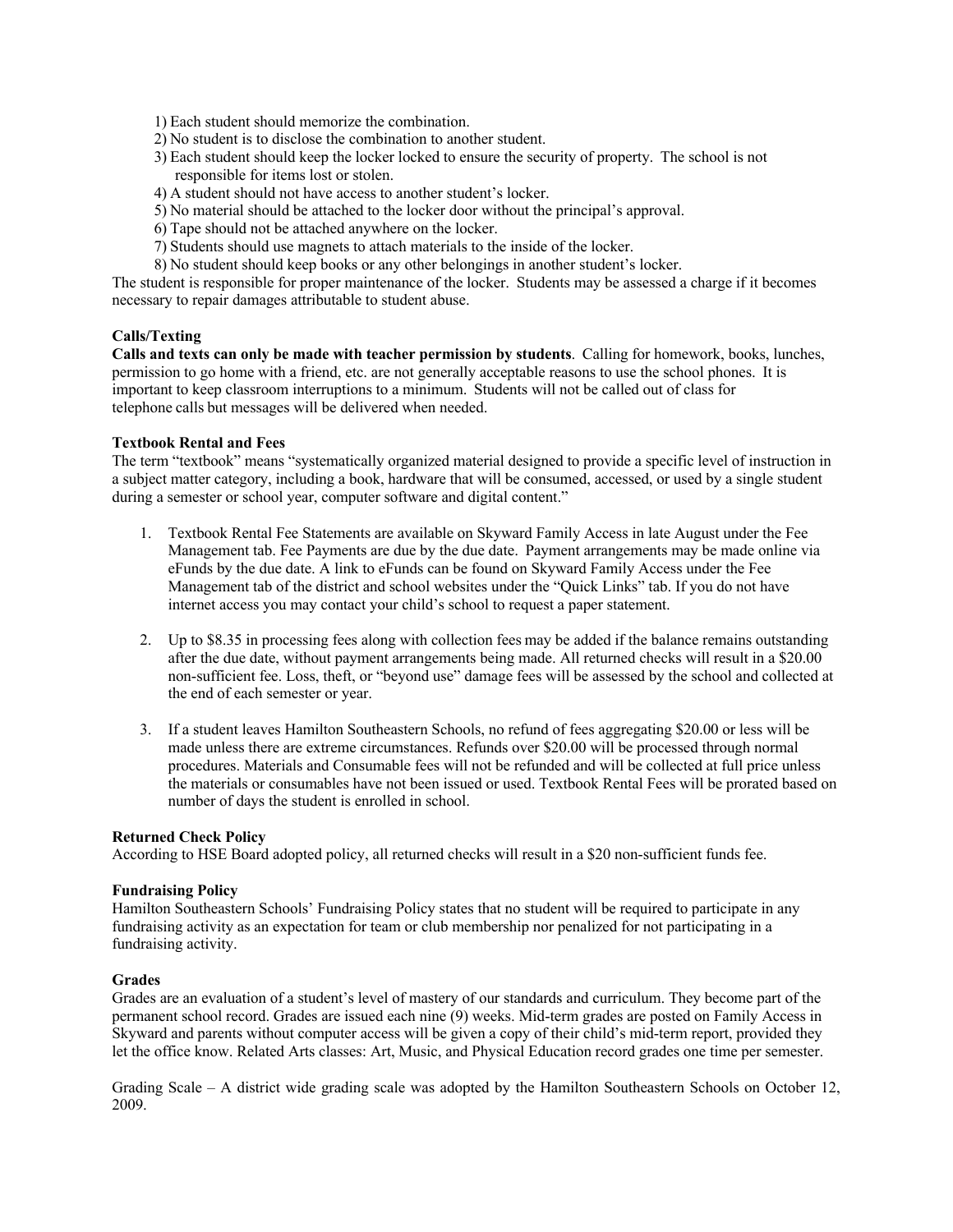| $A+$<br>A<br>$A-$<br>$B+$<br>$\mathbf{B}$<br>$B -$ | 100<br>$93 - 99$<br>$90 - 92$<br>$87 - 89$<br>$83 - 86$<br>$80 - 82$ | $C+$<br>$C_{\tau}$<br>$D-$ | 77 – 79<br>$73 - 76$<br>$70 - 72$<br>D+ $67-69$<br>$63 - 66$<br>$60 - 62$<br>59 and below | Special Area and band/orchestra grades are issued each<br>semester. The scale is as follows:<br>$E =$ Excellent<br>$S = Satisfactory$<br>$N =$ Needs Improvement |
|----------------------------------------------------|----------------------------------------------------------------------|----------------------------|-------------------------------------------------------------------------------------------|------------------------------------------------------------------------------------------------------------------------------------------------------------------|
|----------------------------------------------------|----------------------------------------------------------------------|----------------------------|-------------------------------------------------------------------------------------------|------------------------------------------------------------------------------------------------------------------------------------------------------------------|

## **School Pictures/Yearbook**

Individual pictures will be taken by a selected company in the fall.  Students will be offered packages on a prepaid basis.  Yearbooks will be offered in the spring on an advance order, prepaid basis. 

#### **Volunteers**

Schools are very fortunate to have many community members who are willing to give of their time and talents. Volunteers are an important part of our efforts to provide a quality education.  All volunteers are required to have a criminal history background check completed through SafeVisitor and on file before spending time in the school as a volunteer.  When entering our building to help us, please sign in at the office. 

#### **Policy on Parents and Doctor Notes for Physical Education**

As a vital part of our curriculum, all students are required to participate in physical education.  Attire for physical education should include clean, non-marking shoes and appropriate clothing for physical activity.  To be excused from participating, a student MUST have a doctor's note stating why he/she/they cannot participate and for how long the student will be excused. If a student is injured and is waiting to go to a doctor, a parent note may be used. However, a parent note will only be good for one day.  The student MUST have a doctor's note if he/she/they is to continue to be excused from physical education class. 

Students who physically do not participate in physical education class will be responsible for everything taught in class on an informational/knowledge/intellectual basis.  Any student with an excused absence/non-participation day in physical education is not permitted to participate in active extracurricular functions.  This includes sports camps, intramural athletics, and the travel basketball team. 

Please keep in mind that teachers are not physicians.  When notes are being written to our teachers, please be specific. Terms such as "limited activity", "some activity", "not too much activity" and "do what they feel like" are very ambiguous and open to varied interpretation.  Therefore, any notes which are not specific will be interpreted as no physical activity.   

A student must participate to earn at least a satisfactory grade in physical education.  Prolonged   absence from physical education, without a doctor's excuse, could jeopardize the student's grade.  Therefore, all communication for excused participation from physical education should be made with the physical education teacher.  Parents who wish to discuss a particular situation may contact their student's physical education teacher. 

#### **Recess**

Recess supervision is provided by responsible school personnel. For every child's safety and the school's liability, parents may not accompany students to recess. Recess will be held outdoors whenever possible. Precipitation, sunshine, cloud cover, wind chill, temperature, etc. are all considered when a decision is made for indoor recess. In general, recess will be held indoors when it is raining, or the temperature/wind chill falls below 15 degrees Fahrenheit. Conversely, if 90 degrees Fahrenheit or higher heat index (relative humidity and temperature) is reached, the school will take special precautions for any outdoor activity and teachers will use extreme caution while monitoring students at recess. In addition, students will be provided ample amounts of water before and during recess; Recesses will be shortened or may be moved indoors at the discretion of the principal or designee; Children will be watched/monitored carefully for necessary action. These temperatures are based on recommendations from